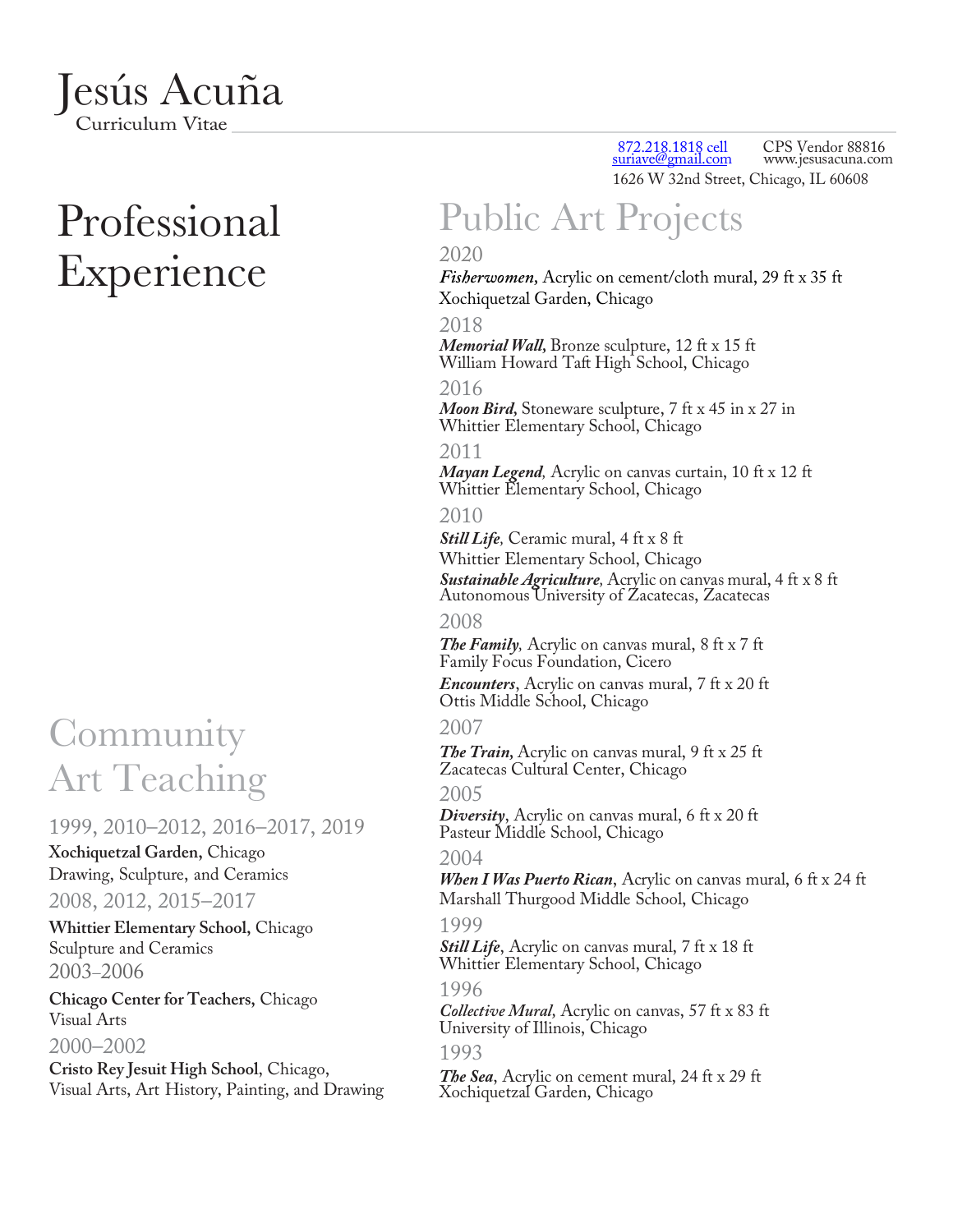### Jesús Acuña Curriculum Vitae

## Individual Shows

#### 2016

*Open Studios,* Xochiquetzal Garden, Chicago 2015

*Zoomorfo Elements,* Rique's Gallery, Chicago 2014

*Héctor Duarte & Jesús Acuña,* Carlos & Dominguez Fine Arts Gallery, Chicago 2013

*Not All Birds Can Fly,* Arroyo de la Plata Gallery, Zacatecas Lill Street Art Center, Chicago 2012

*Symbiosis,* Universidad Nacional Autónoma de México Gallery, Chicago 2011

*Recent Works,* Artist's Studio, Chicago 2006

*Horizontal Memories,* El Paraíso Ice Cream Parlor, Jerez 2003

*Disfigured Strums,* Elements in Motion, Chicago 2001 *Urban Landscapes,* Zacatecas Cultural Center, Chicago

2000 *Retrospectives***,**

Cafe Dulce Vida Gallery, Chicago 1999

*Divergences*, Arroyo de la Plata Gallery, Zacatecas 1998

*Recent Paintings*, Mexican Fine Arts Museum, Chicago *Variants on a Journey,* 500 Nations Cafe, Chicago *Journeys,* University of Illinois at Chicago, Chicago 1995

*The Dreams of the Sexton,* Central Michigan University, Mount Pleasant

# Group Shows

#### 2016

*Day of the Death,* National Museum of Mexican Art, Chicago

2016 *Homage to Alejandro Nava,*

Irma Valerio Gallery, Zacatecas 2014

*Homage to Alejandro Nava,* Prospectus Gallery, Chicago 2013 *Painters from the Provinces,* XXVII Festival Cultural de Zacatecas, Zacatecas 2010 Lill Street Art Center, Chicago

2008, 2009, 2010 Arroyo de la Plata Gallery,Zacatecas, 2007 *Made in Pilsen,* Prospectus Gallery, Chicago 1998 J. Wayne Stark Galleries University Center, College Station, Texas 1997 *Ten Years Later,* Mexican Fine Arts Museum, Chicago San Antonio Airport Art Spaces, San Antonio 1996 *Self Portrait of the 90's,* Museum of Contemporary Art,

Mexico City

#### 1996

*Injured Sky,* Beverly Art Center, Chicago *Pulp Fictions,* Austin Museum of Art, Austin 1995

*Imagining Aztlan,* Betty Rymer Gallery, School of the Art Institute, Chicago 1994

*Breaking the Silence,* University of Chicago, Chicago 1992 Mexican Fine Arts Museum, Chicago 1989 Museum of Science and Industry, Chicago